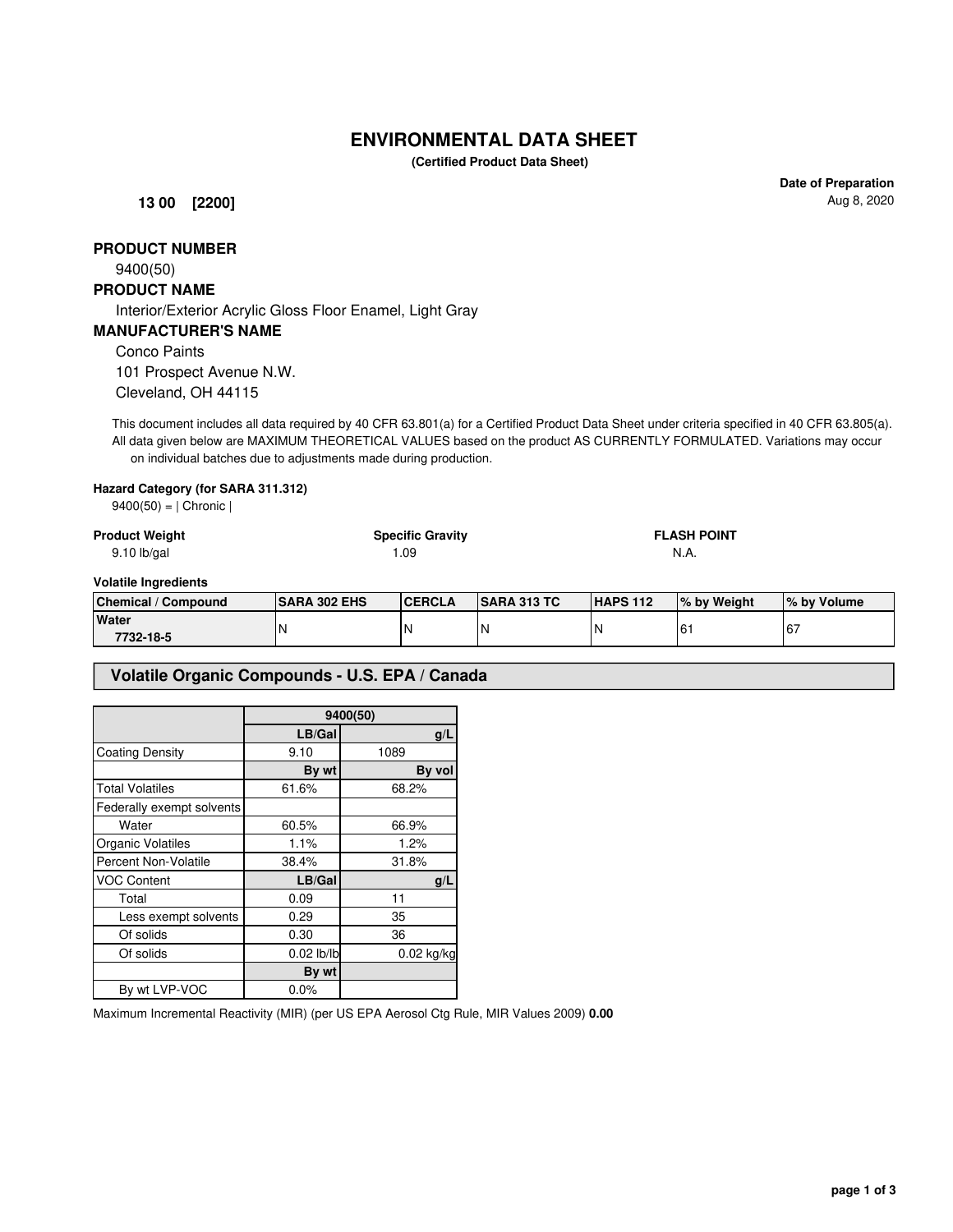# **Volatile Organic Compounds - California**

|                        | 9400(50)     |            |  |
|------------------------|--------------|------------|--|
|                        | LB/Gal       | g/L        |  |
| <b>Coating Density</b> | 9.10         | 1089       |  |
|                        | By wt        | By vol     |  |
| <b>Total Volatiles</b> | 61.6%        | 68.2%      |  |
| Exempt solvents        |              |            |  |
| Water                  | 60.5%        | 66.9%      |  |
| Organic Volatiles      | 1.1%         | 1.2%       |  |
| Percent Non-Volatile   | 38.4%        | 31.8%      |  |
| <b>VOC Content</b>     | LB/Gal       | g/L        |  |
| Total                  | 0.09         | 11         |  |
| Less exempt solvents   | 0.29         | 35         |  |
| Of solids              | 0.30         | 36         |  |
| Of solids              | $0.02$ lb/lb | 0.02 kg/kg |  |
|                        | By wt        |            |  |
| By wt LVP-VOC          | 0.0%         |            |  |

Maximum Incremental Reactivity (MIR) (per California Air Resources Board Aerosol Products Regulation, MIR Values 2010) **0.00**

### **Volatile Organic Compounds - South Coast Air Quality Management District, California, US**

|                        | 9400(50)     |              |  |
|------------------------|--------------|--------------|--|
|                        | LB/Gal       | g/L          |  |
| Coating Density        | 9.10         | 1089         |  |
|                        | By wt        | By vol       |  |
| <b>Total Volatiles</b> | 61.6%        | 68.2%        |  |
| Exempt solvents        |              |              |  |
| Water                  | 60.5%        | 66.9%        |  |
| Organic Volatiles      | 1.1%         | 1.2%         |  |
| Percent Non-Volatile   | 38.4%        | 31.8%        |  |
| <b>VOC Content</b>     | LB/Gal       | q/L          |  |
| Total                  | 0.09         | 11           |  |
| Less exempt solvents   | 0.29         | 35           |  |
| Of solids              | 0.30         | 36           |  |
| Of solids              | $0.02$ lb/lb | $0.02$ kg/kg |  |

### **Volatile Organic Compounds - EU Directive 2004/42/EC**

|                    | 9400(50) |        |  |
|--------------------|----------|--------|--|
|                    | By wt    | By vol |  |
| Total Volatiles    | 60.9%    | 67.3%  |  |
| <b>VOC Content</b> | LB/Gal   | q/     |  |
| Total              | 0.02     |        |  |

## **Volatile Organic Compounds - EU Directive 2010/75/EU**

|                    | 9400(50) |        |  |
|--------------------|----------|--------|--|
|                    | By wt    | By vol |  |
| Total Volatiles    | 60.6%    | 67.0%  |  |
| <b>VOC Content</b> | LB/Gal   | g/l    |  |
| Total              | 0.00     |        |  |